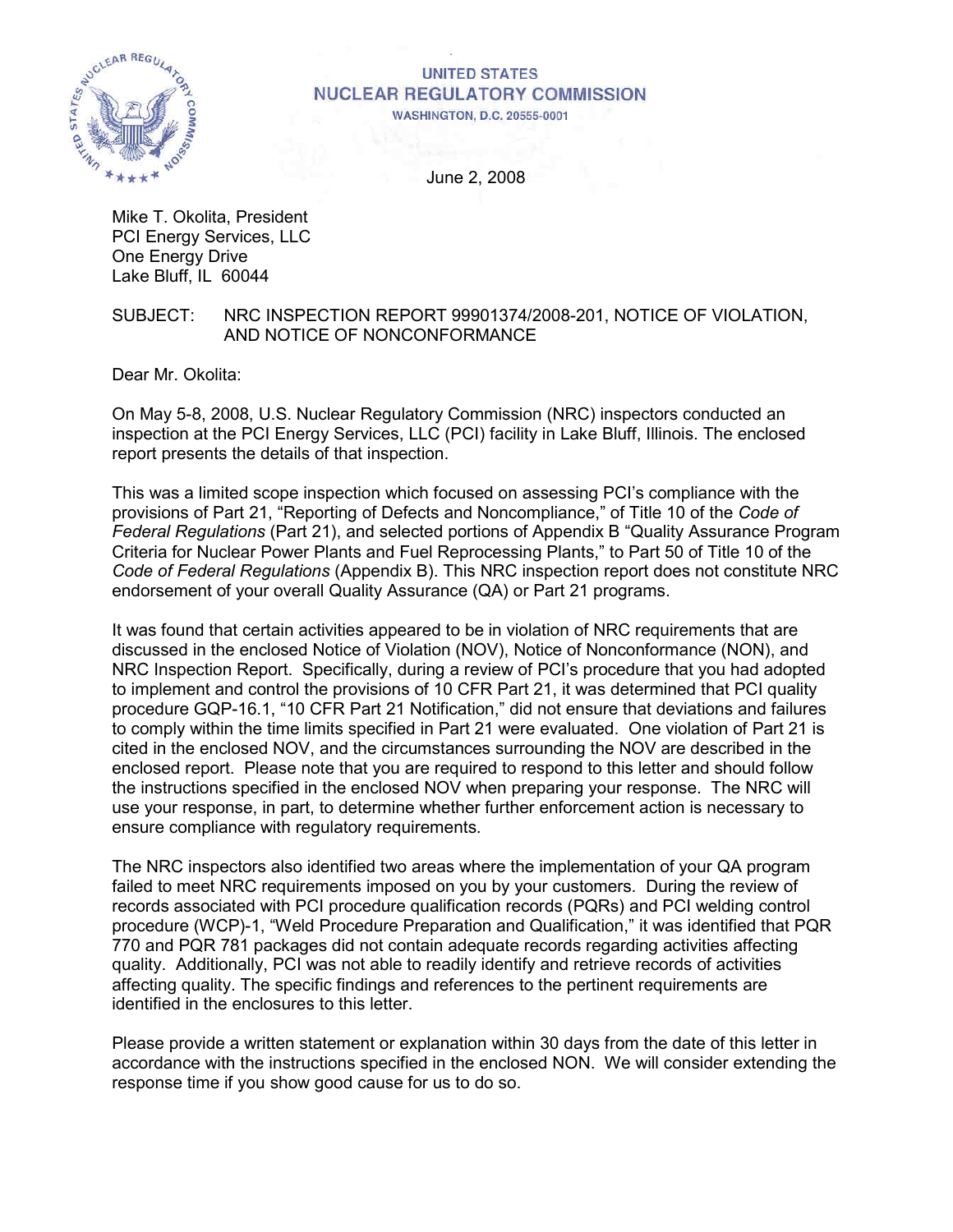In accordance with 10 CFR 2.390 of the NRC's "Rules of Practice," a copy of this letter, its enclosures, and your response will be made available electronically for public inspection in the NRC Public Document Room or from the NRC's Agencywide Documents Access and Management System (ADAMS), accessible at http://www.nrc.gov/reading-rm/adams.html. To the extent possible, your response should not include any personal privacy, proprietary, or safeguards information so that it can be made available to the Public without redaction. If personal privacy or proprietary information is necessary to provide an acceptable response, then please provide a bracketed copy of your response that identifies the information that should be protected and a redacted copy of your response that deletes such information. If you request that such material is withheld from public disclosure, you must specifically identify the portions of your response that you seek to have withheld and provide in detail the bases for your claim (e.g., explain why the disclosure of information will create an unwarranted invasion of personal privacy or provide the information required by 10 CFR 2.390(b) to support a request for withholding confidential commercial or financial information). If safeguards information is necessary to provide an acceptable response, please provide the level of protection described in 10 CFR 73.21.

Sincerely,

# *(/RA by P. L. Hiland)*

Patrick L. Hiland, Director Division of Engineering Office of Nuclear Reactor Regulation

Enclosures:

- 1. Notice of Violation
- 2. Notice of Nonconformance
- 3. Inspection Report 99901374/2008-201

cc w/enclosures: Mr. Kevin Timmons, Quality Assurance Manager PCI Energy Services, LLC One Energy Drive Lake Bluff, IL 60044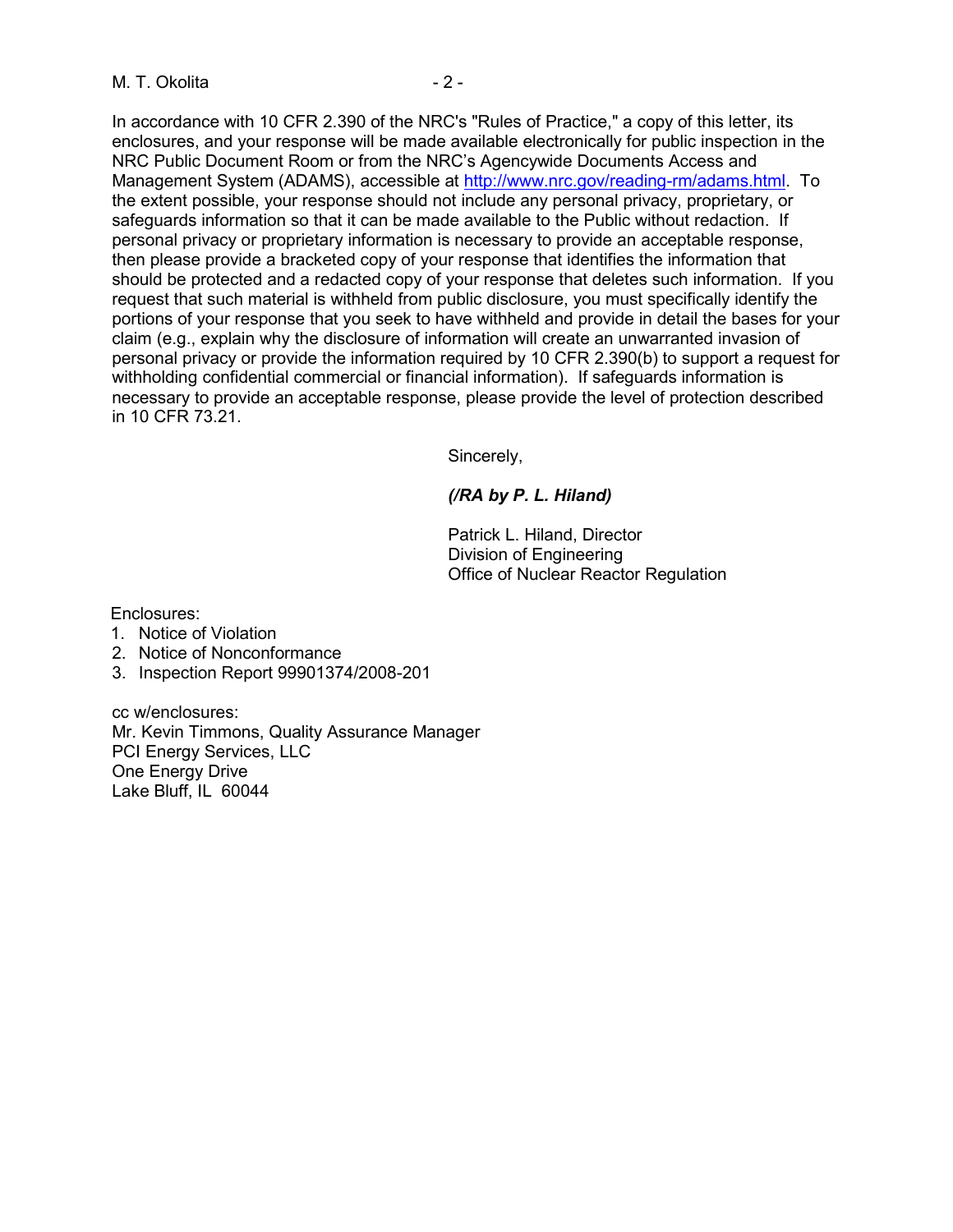In accordance with 10 CFR 2.390 of the NRC's "Rules of Practice," a copy of this letter, its enclosures, and your response will be made available electronically for public inspection in the NRC Public Document Room or from the NRC's Agencywide Documents Access and Management System (ADAMS), accessible at http://www.nrc.gov/reading-rm/adams.html. To the extent possible, your response should not include any personal privacy, proprietary, or safeguards information so that it can be made available to the Public without redaction. If personal privacy or proprietary information is necessary to provide an acceptable response, then please provide a bracketed copy of your response that identifies the information that should be protected and a redacted copy of your response that deletes such information. If you request that such material is withheld from public disclosure, you must specifically identify the portions of your response that you seek to have withheld and provide in detail the bases for your claim (e.g., explain why the disclosure of information will create an unwarranted invasion of personal privacy or provide the information required by 10 CFR 2.390(b) to support a request for withholding confidential commercial or financial information). If safeguards information is necessary to provide an acceptable response, please provide the level of protection described in 10 CFR 73.21.

Sincerely,

# *(/RA by P. L. Hiland)*

Patrick L. Hiland, Director Division of Engineering Office of Nuclear Reactor Regulation

Enclosures:

- 1. Notice of Violation
- 2. Notice of Nonconformance
- 3. Inspection Report 99901374/2008-201

cc w/enclosures: DISTRIBUTION:

Mr. Kevin Timmons, Quality Assurance Manager RidsNroDcipCqvb PCI Energy Services, LLC RidsNroDcipCqvp One Energy Drive **KKavanagh** Lake Bluff, IL 60044 EAndruszkiewicz

 JCrutchley (signed copy) JPetrosino (signed copy)

**ADAMS ACC NO**: ML081560051

**ADAMS Check:**  $\boxtimes$  Public  $\Box$  Non-Public  $\Box$  Sensitive  $\boxtimes$  Non-Sensitive

| -<br><b>00000000</b><br>, , , , , , , , , , , , , , , , , |                    |                                    |                 |                   |          |  |  |
|-----------------------------------------------------------|--------------------|------------------------------------|-----------------|-------------------|----------|--|--|
| <b>OFC</b>                                                | DE:NRR             | CVIB:DCI:NRR                       | DE NRR          | DF/NRR            | D:DE:NRR |  |  |
| <b>NAME</b>                                               | <b>JJPetrosino</b> | JPetrosino for<br>EVAndruszkiewicz | <b>BWMiller</b> | <b>DFThatcher</b> | PLHiland |  |  |
| <b>DATE</b>                                               | 5/28/08            | 5/28/08                            | 5/29/08         | 5/30/08           | 6/2/08   |  |  |
| AFFIAIAL BEAARD AABV                                      |                    |                                    |                 |                   |          |  |  |

**OFFICIAL RECORD COPY**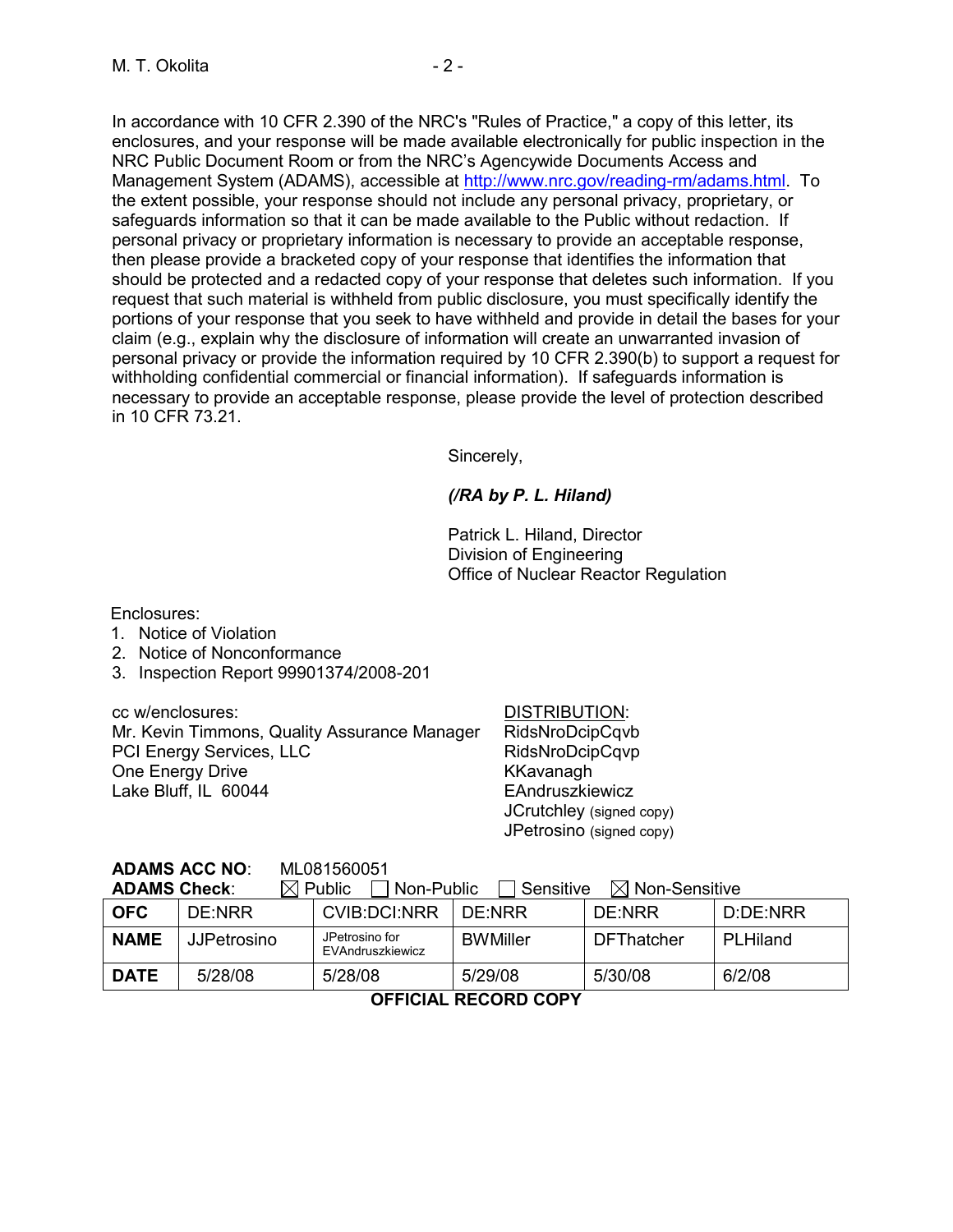# **NOTICE OF VIOLATION**

Lake Bluff, IL 60044

PCI Energy Services Docket No. 99901374 One Energy Drive Inspection Report No. 99901374/2008-201

Based on the results of a Nuclear Regulatory Commission (NRC) inspection conducted May 5-8, 2008, at PCI Energy Services' (PCI) facility in Lake Bluff, Illinois, one violation of NRC requirements was identified. In accordance with the NRC Enforcement Policy, the violation is listed below:

Section 21.21, "Notification of failure to comply or existence of a defect and its evaluation," of 10 CFR Part 21, "Reporting of Defects and Noncompliance," states, in part, (a) Each individual, corporation, partnership, dedicating entity, or other entity subject to 10 CFR Part 21 shall adopt appropriate procedures to -- (1) Evaluate deviations and failures to comply to identify defects and failures to comply associated with substantial safety hazards as soon as practicable, and, except as provided in paragraph (a)(2) of §21.21, in all cases within 60 days of discovery, in order to identify a reportable defect or failure to comply that could create a substantial safety hazard, were it to remain uncorrected, and (2) Ensure that if an evaluation of an identified deviation or failure to comply potentially associated with a substantial safety hazard cannot be completed within 60 days from discovery of the deviation or failure to comply, an interim report is prepared and submitted to the Commission through a director or responsible officer or designated person as discussed in §21.21(d)(5). The interim report should describe the deviation or failure to comply that is being evaluated and should also state when the evaluation will be completed. This interim report must be submitted in writing within 60 days of discovery of the deviation or failure to comply. (3) Ensure that a director or responsible officer subject to the regulations of this part is informed as soon as practicable, and, in all cases, within the 5 working days after completion of the evaluation described in paragraphs  $(a)(1)$  or  $(a)(2)$  of §21.21… if the manufacture, construction, or operation of a facility or activity, a basic component supplied for such facility or activity, or the design certification or design approval under part 52 of this chapter (i) Fails to comply with the Atomic Energy Act of 1954, as amended, or any applicable rule, regulation, order, or license of the Commission or standard design approval under part 52 of this chapter, relating to a substantial safety hazard, or (ii) Contains a defect.

Contrary to the above, as of May 8, 2008:

PCI's General Quality Procedure (GQP) – 16.1, "10 CFR 21 Notification," dated May 3, 2003, did not ensure that deviations and failures to comply associated with substantial safety hazards were evaluated as soon as practicable, and, except as provided in paragraph (a)(2) of §21.21, in all cases within 60 days of discovery, in order to identify a reportable defect or failure to comply that could create a substantial safety hazard, were it to remain uncorrected. Additionally, GQP-16.1 did not ensure that if an evaluation of an identified deviation or failure to comply potentially associated with a substantial safety hazard cannot be completed within 60 days from discovery of the deviation or failure to comply, an interim report is prepared and submitted to the Commission through a director or responsible PCI officer.

This issue has been identified as Violation 99901374/2008-201-01.

This is a Severity Level IV violation (Supplement VII).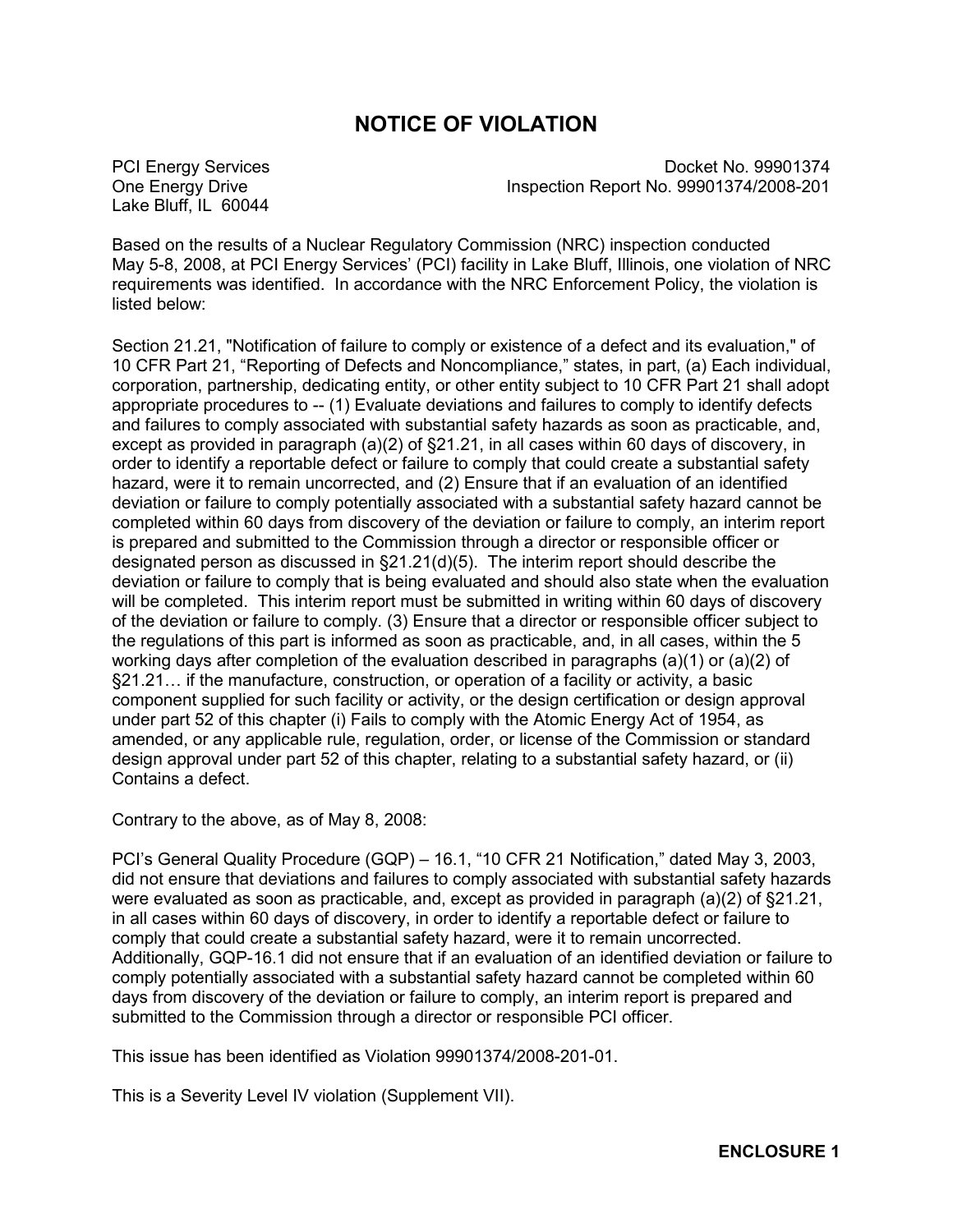Pursuant to the provisions of 10 CFR 2.201, "Notice of Violation," PCI is hereby required to submit a written statement or explanation to the U.S. Nuclear Regulatory Commission, ATTN: Document Control Desk, Washington, DC 20555-0001 with a copy to the Director, Division of Engineering, Office of Nuclear Reactor Regulation, within 30 days of the date of the letter transmitting this Notice of Violation. This reply should be clearly marked as a "Reply to a Notice of Violation" and should include for each violation: (1) the reason for the violation, or, if contested, the basis for disputing the violation or severity level; (2) the corrective steps that have been taken and the results achieved; (3) the corrective steps that will be taken to avoid further violations; and (4) the date when full compliance will be achieved. Your response may reference or include previous docketed correspondence, if the correspondence adequately addresses the required response. Where good cause is shown, consideration will be given to extending the response time.

If you contest this enforcement action, you should also provide a copy of your response, with the basis for your denial, to the Director, Office of Enforcement, United States Nuclear Regulatory Commission, Washington, DC 20555-0001.

Because your response will be made available electronically for public inspection in the NRC Public Document Room or from the NRC's Agency-wide Documents Access and Management System (ADAMS), to the extent possible, it should not include any personal privacy, proprietary, or safeguards information so that it can be made available to the public without redaction. ADAMS is accessible from the NRC Web site at http://www.nrc.gov/reading-rm/adams.html. If personal privacy or proprietary information is necessary to provide an acceptable response, then please provide a bracketed copy of your response that identifies the information that should be protected and a redacted copy of your response that deletes such information. If you request withholding of such material, you must specifically identify the portions of your response that you seek to have withheld and provide in detail the bases for your claim of withholding (e.g., explain why the disclosure of information will create an unwarranted invasion of personal privacy or provide the information required by 10 CFR 2.390(b) to support a request for withholding confidential commercial or financial information). If safeguards information is necessary to provide an acceptable response, please provide the level of protection, described in 10 CFR 73.21.

Dated this 2<sup>nd</sup> day of June, 2008.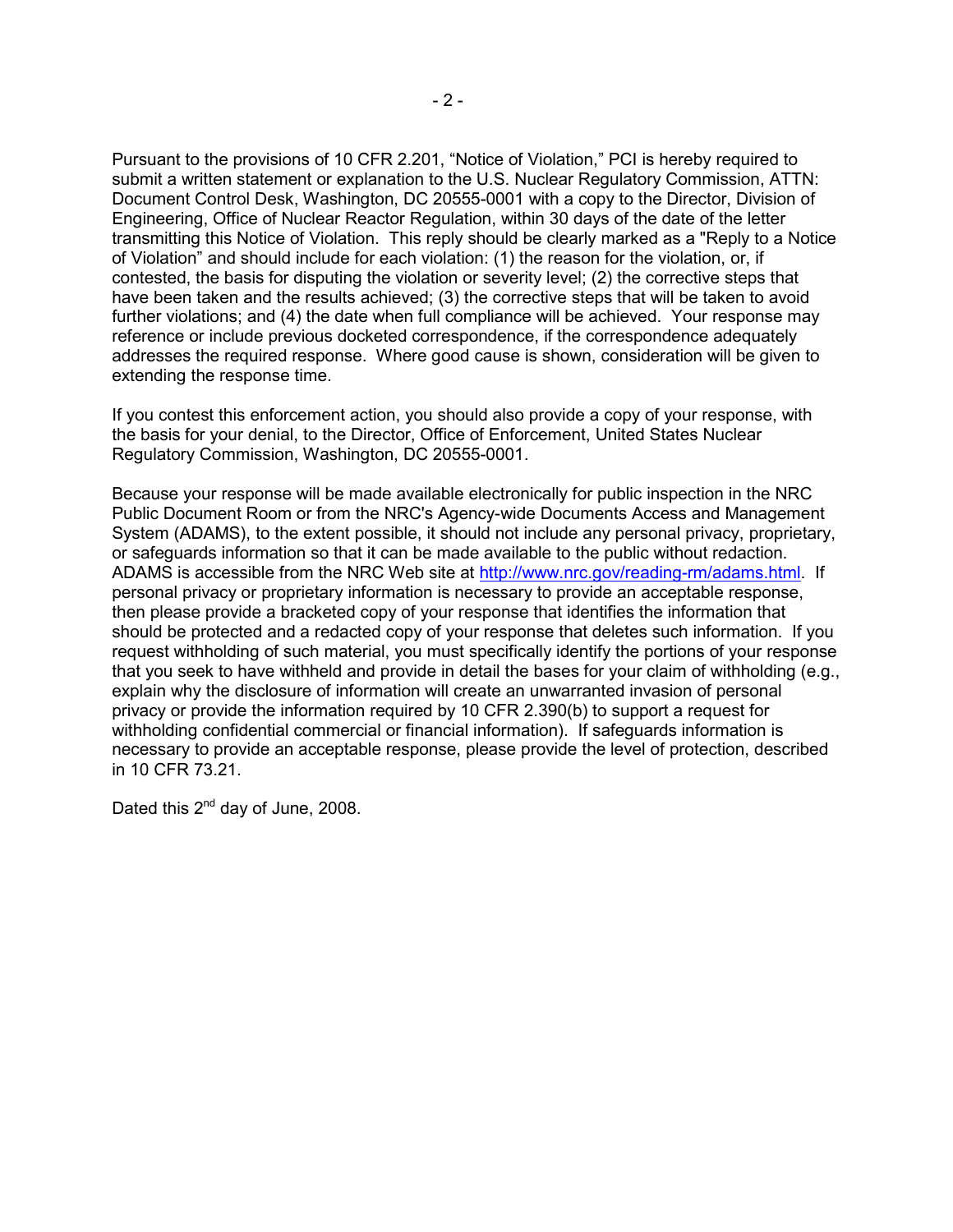# **NOTICE OF NONCONFORMANCE**

Lake Bluff, IL 60044

PCI Energy Services Docket No. 99901374 One Energy Drive Inspection Report No. 99901374/2008-201

Based on the results of a Nuclear Regulatory Commission (NRC) inspection conducted May 5-8, 2008, at PCI Energy Services' (PCI) facility in Lake Bluff, Illinois, two nonconformances with 10 CFR Part 50 Appendix B requirements were identified. In accordance with the NRC Enforcement Policy, the nonconformances are listed below:

A. Criterion V, "Instructions, Procedures, and Drawings," of Appendix B to 10 CFR Part 50 states, in part, activities affecting quality shall be prescribed by documented instructions, procedures, or drawings, of a type appropriate to the circumstances and shall be accomplished in accordance with these instructions, procedures, or drawings.

Section 5.0, "Instructions, Procedures, and Drawings," of PCI's Quality Assurance Program (QAP) Manual, Revision 16, states, in part, documented controls are required for activities that affect the quality of designated items and services to ensure that the activities are suitably prescribed, accomplished and recorded.

Section 5.5.2, "Specimen," of PCI Welding Control Procedure (WCP) - 1, "Weld Procedure Preparation and Qualification," requires, in part, that testing of the required specimens shall be in accordance with the "Welding Procedure Qualification Testing Checklist" (WPQTC) prepared by the welding engineer. The WPQTC shall contain the information necessary for the testing laboratory to conduct the required tests.

Contrary to the above, PCI did not provide a WPQTC to their testing laboratory to ensure that test specimens were properly prepared and tested in support of the qualification of PCI's temperbead weld overlay procedures.

This issue has been identified as Nonconformance 99901374/2008-201-02.

B. Criterion XVII, "Quality Assurance Records," of Appendix B to 10 CFR Part 50, states, in part, sufficient records shall be maintained to furnish evidence of activities affecting quality. The records shall include closely-related data such as qualifications of personnel, procedures, and equipment. Records shall be identifiable and retrievable.

Section 17.0, "Quality Assurance Records," of PCI's Quality Assurance Program (QAP) Manual, Revision 16, states, in part, quality procedures require retention and maintenance of quality related records such as, but not limited to: as-built drawings, specifications, procedures, inspection reports, procurement documents, equipment records, receiving reports, storage records, work orders, fabrication records, final inspections, maintenance records, nonconformance reports, corrective action reports, audit plans, audit reports, training records, personnel records, procedures, Project Instructions, special processes, procedures and process qualification records.

Section 5.4, "Test Coupon," of PCI's WCP-1, "Weld Procedure Preparation and Qualification," requires, in part, that any inspection reports, heat-treat records, and applicable welding data shall be forwarded to the welding engineer (e.g. parameter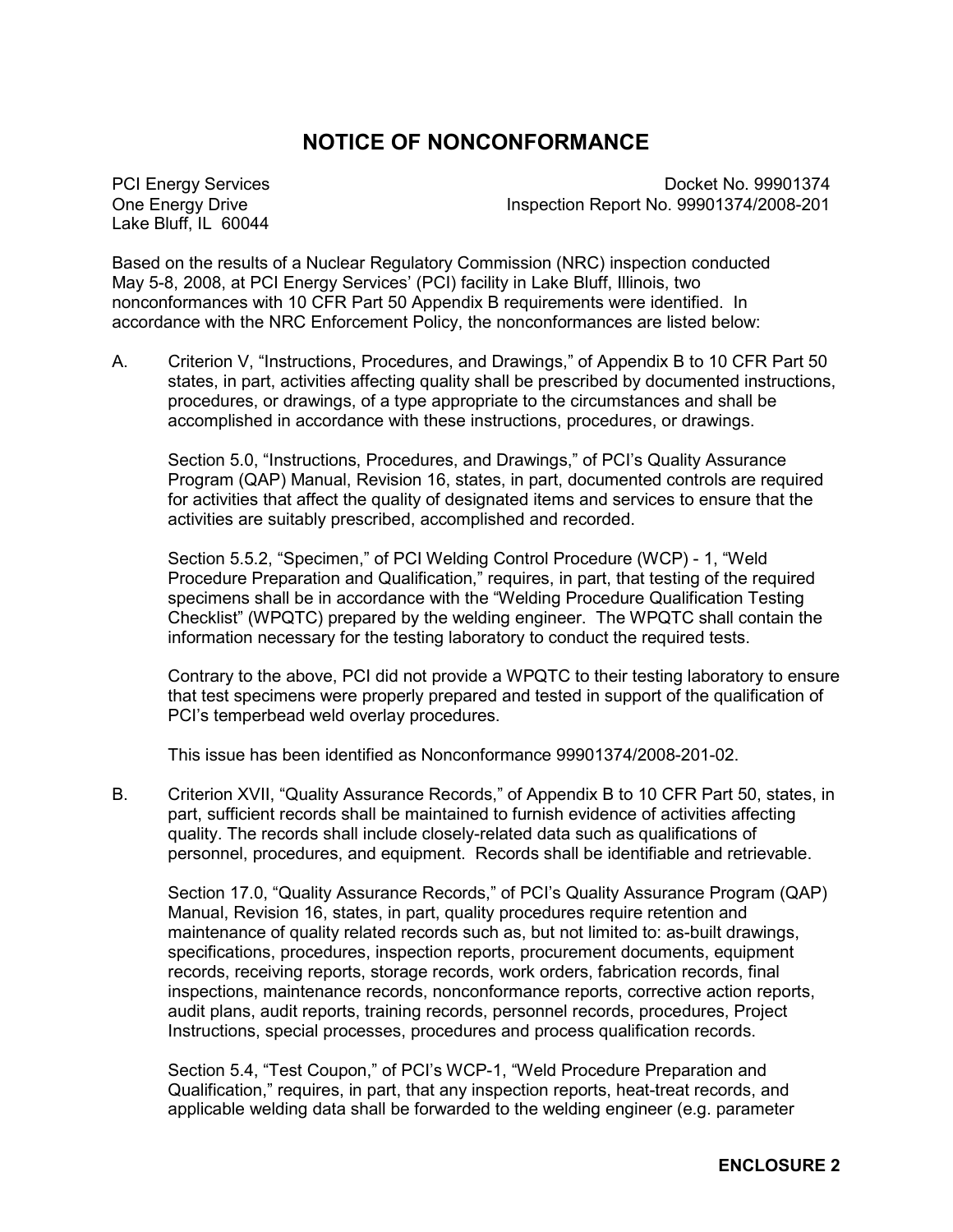development, bead placement diagrams, etc.) for inclusion into the applicable procedure qualification record (PQR) testing package.

Contrary to the above, as of May 8, 2008, heat treatment records were not included in the PQR 770 or PQR 781 test packages.

This issue has been identified as Nonconformance 99901374/2008-201-03.

Please provide a written statement or explanation to the U.S. Nuclear Regulatory Commission, ATTN: Document Control Desk, Washington, DC 20555-0001 with a copy to the Director, Division of Engineering, Office of Nuclear Reactor Regulation, within 30 days of the date of the letter transmitting this Notice of Nonconformance. This reply should be clearly marked as a "Reply to a Notice of Nonconformance" and should include for each noncompliance: (1) the reason for the noncompliance, or if contested, the basis for disputing the noncompliance; (2) the corrective steps that have been taken and the results achieved; (3) the corrective steps that will be taken to avoid non-compliances; and (4) the date when your corrective action will be completed. Where good cause is shown, consideration will be given to extending the response time.

Because your response will be made available electronically for public inspection in the NRC Public Document Room or from the NRC's Agency-wide Documents Access and Management System (ADAMS), to the extent possible, it should not include any personal privacy, proprietary, or safeguards information so that it can be made available to the public without redaction. ADAMS is accessible from the NRC Web site at http://www.nrc.gov/reading-rm/adams.html. If personal privacy or proprietary information is necessary to provide an acceptable response, then please provide a bracketed copy of your response that identifies the information that should be protected and a redacted copy of your response that deletes such information. If you request withholding of such material, you must specifically identify the portions of your response that you seek to have withheld and provide in detail the bases for your claim of withholding (e.g., explain why the disclosure of information will create an unwarranted invasion of personal privacy or provide the information required by 10 CFR 2.390(b) to support a request for withholding confidential commercial or financial information). If safeguards information is necessary to provide an acceptable response, please provide the level of protection described in 10 CFR 73.21.

Dated this 2<sup>nd</sup> day of June, 2008.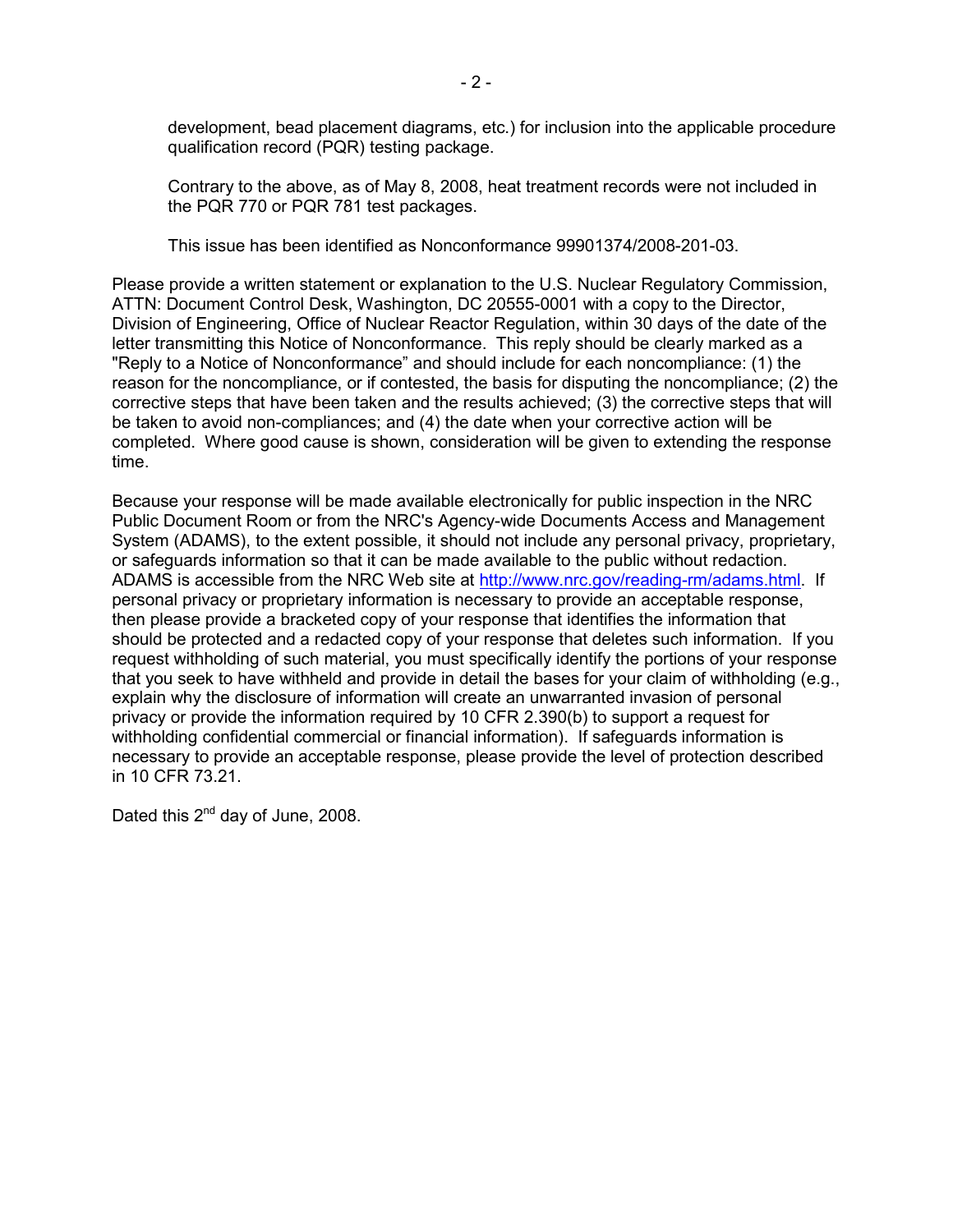### **U.S. NUCLEAR REGULATORY COMMISSION OFFICE OF NUCLEAR REACTOR REGULATION DIVISION OF ENGINEERING VENDOR INSPECTION REPORT**

| Docket No.:                       | 99901374                                                                                                                                                                                                                                                                                                                                                                                                                                |            |  |  |
|-----------------------------------|-----------------------------------------------------------------------------------------------------------------------------------------------------------------------------------------------------------------------------------------------------------------------------------------------------------------------------------------------------------------------------------------------------------------------------------------|------------|--|--|
| Report No.:                       | 99901374/2008-201                                                                                                                                                                                                                                                                                                                                                                                                                       |            |  |  |
| Vendor:                           | <b>PCI Energy Services</b><br>One Energy Drive<br>Lake Bluff, Illinois 60044                                                                                                                                                                                                                                                                                                                                                            |            |  |  |
| Vendor Contact:                   | Kevin Timmons, QA Manager<br>Phone (847) 680-8100<br>timmonkj@PCI.westinghouse.com                                                                                                                                                                                                                                                                                                                                                      |            |  |  |
| <b>Nuclear Industry Activity:</b> | PCI Energy Services, LLC (PCI) is a wholly owned subsidiary of<br>the Westinghouse Electric Company, LLC (WEC) and provides<br>engineering and welding services to the domestic and foreign<br>nuclear industries. Services include welding, machining, QA/QC<br>services, NDE, and tooling design. PCI holds certificates of<br>authorization from ASME such as NA, NPT, S and U and also<br>National Board Certificates NB, R and NR. |            |  |  |
| <b>Inspection Dates:</b>          | May 5-8, 2008                                                                                                                                                                                                                                                                                                                                                                                                                           |            |  |  |
| Inspectors:                       | Joseph J. Petrosino, EQVB/DE/NRR, Team Leader<br>Barry W. Miller, EQVB/DE/NRR<br>Edward V. Andruszkiewicz, CVIB/DCI/NRR                                                                                                                                                                                                                                                                                                                 |            |  |  |
| Approved By:                      | (/RA by D. F. Thatcher)                                                                                                                                                                                                                                                                                                                                                                                                                 | 05-30-2008 |  |  |
|                                   | Dale F. Thatcher<br><b>Quality &amp; Vendor Branch</b><br>Division of Engineering<br>Office of Nuclear Reactor Regulation                                                                                                                                                                                                                                                                                                               | Date       |  |  |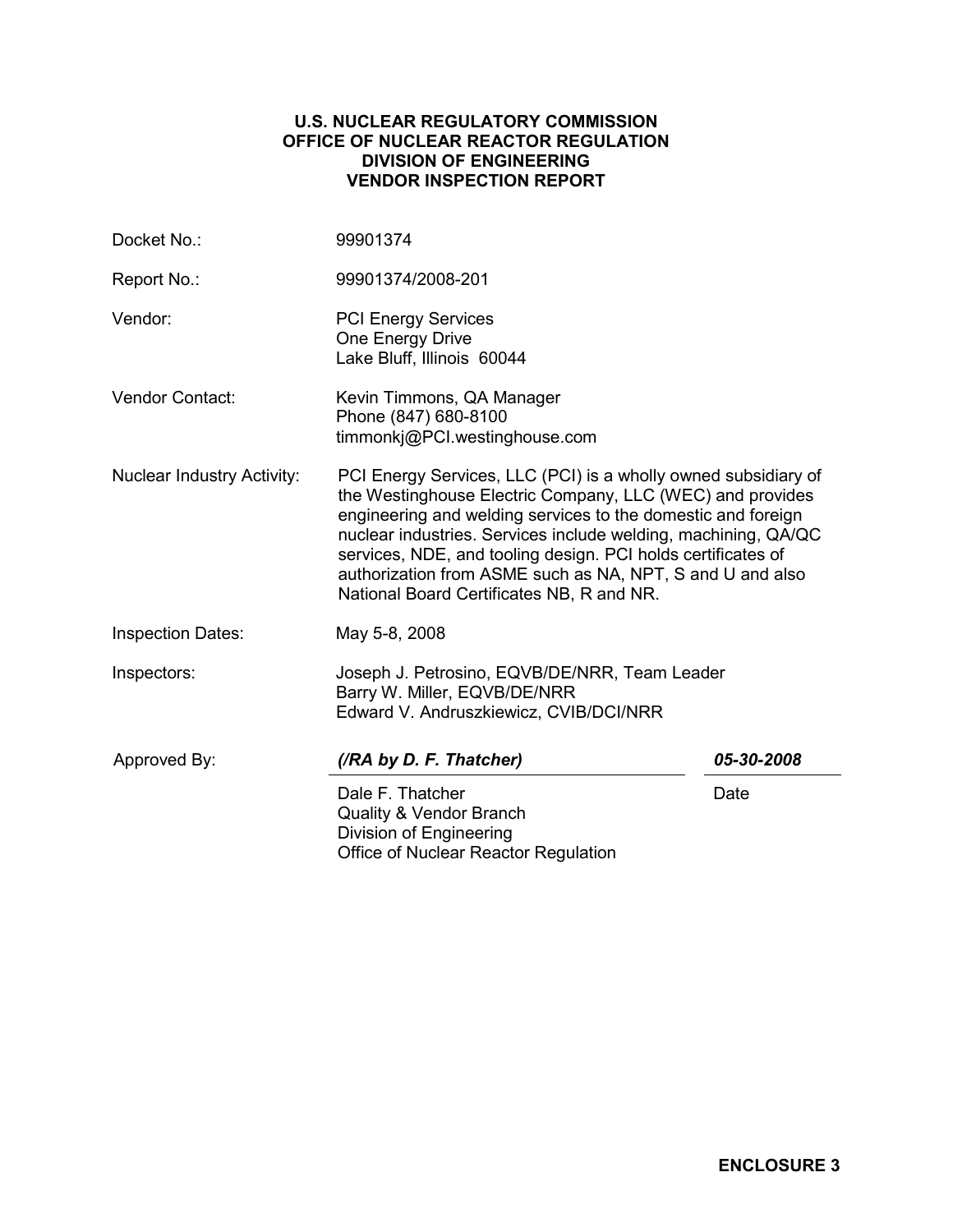# **EXECUTIVE SUMMARY**

#### PCI Energy Services 99901374/2008-201

The purpose of this inspection was to review and evaluate selected portions of PCI Energy Services', LLC (PCI) safety-related 10 CFR Part 50 Appendix B and 10 CFR Part 21 programs at PCI's facility in Lake Bluff, Illinois. The inspectors reviewed portions of PCI's Quality Assurance (QA) program implementation regarding safety-related welding activities, and also reviewed PCI's 10 CFR Part 21 controls that had been established to meet the requirements set forth in Part 21.

The NRC inspection bases were:

- 10 CFR Part 21, "Reporting of Defects and Noncompliance." (Part 21)
- 10 CFR Part 50, Appendix B, "Quality Assurance Criteria for Nuclear Power Plants and Fuel Reprocessing Plants." (Appendix B)

There were no previous NRC inspections performed at PCI's facility in Lake Bluff, Illinois prior to this inspection. The results of the inspection are summarized below.

## Part 21 Program

During a review of PCI's procedure adopted to implement and control the provisions of Part 21, it was determined that PCI General Quality Procedure (GQP)-16.1, "10 CFR Part 21 Notification," dated May 3, 2003, did not ensure that deviations and failures to comply were evaluated within the time frames specified in Part 21. Additionally, GQP-16.1 did not ensure that if an *evaluation* of an identified *deviation* or *failure to comply* potentially associated with a *substantial safety hazard* cannot be completed within 60 days from *discovery* of the deviation or failure to comply, an interim report is prepared and submitted to the Commission through a director or responsible PCI officer. Notice of Violation (NOV) 99901374/2008-201-01 was identified in this area.

## Appendix B Safety-Related Welding Service Activities

The inspectors also identified two Notices of Nonconformance (NON) regarding compliance with 10 CFR Part 50, Appendix B requirements imposed upon PCI by its nuclear utility customers. The inspectors identified that PCI did not provide a Welding Procedure Qualification Testing Checklist (WPQTC) to their testing laboratory in accordance with PCI's procedure to ensure that test specimens were properly prepared and tested. Additionally, it was identified that PCI did not include heat treatment records in two Procedure Qualification Record (PQR) packages and could not subsequently find these records for one of the two PQRs. The inspectors noted that PCI documented both of these nonconformance issues into its GQP-16.0 "Corrective Action Process (CAP) & Stop Work Policy" program, which should evaluate whether the issues could represent a condition adverse to nuclear safety. NON 99901374/2008-201-02 and NON 99901374/2008-201-03 were identified in this area.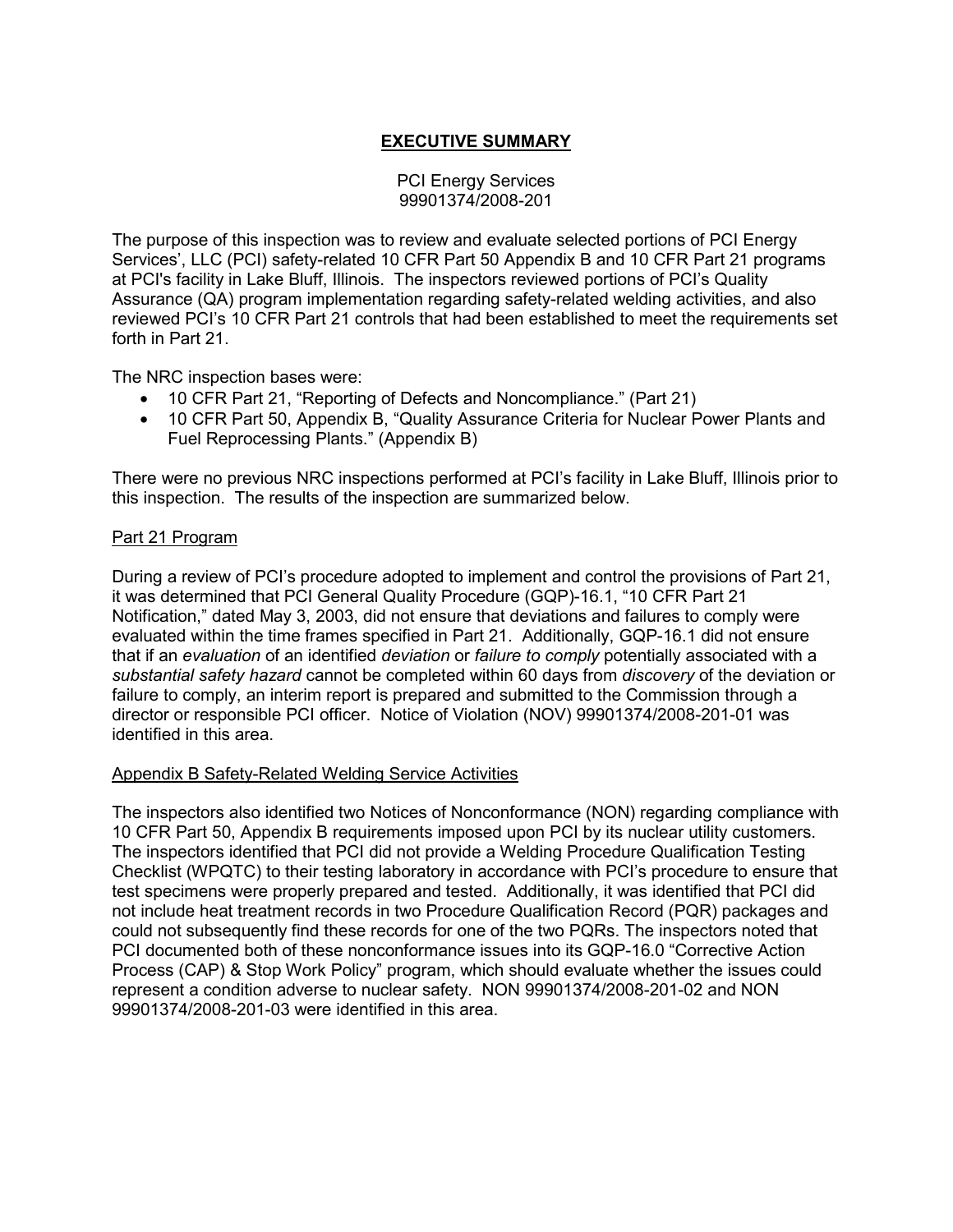# **REPORT DETAILS**

#### 1. Part 21 Program

#### a. Inspection Scope

The inspectors reviewed PCI's QA policies and procedures that govern the Part 21 program to determine compliance with Part 21. The procedure that PCI established and adopted to implement the provisions of Part 21 was PCI GQP-16.1, "10 CFR Part 21 Notification," dated May 3, 2003.

#### b. Observations and Findings

The inspectors review included a comparison of the provisions of §21.21 to the requirements contained in GQP-16.1. Section 21.21 requires that each individual, corporation, or other entity subject to Part 21 adopt appropriate procedures to evaluate deviations and failures to comply to identify defects and failures to comply associated with substantial safety hazards as soon as practicable, and, except as provided in paragraph (a)(2) of §21.21, in all cases within 60 days of discovery, in order to identify a reportable defect or failure to comply that could create a substantial safety hazard, were it to remain uncorrected, and ensure that if an evaluation of an identified deviation or failure to comply potentially associated with a substantial safety hazard cannot be completed within 60 days from discovery of the deviation or failure to comply, an interim report is prepared and submitted to the Commission through a director or responsible officer.

Section 21.21 also requires that the interim report describe the deviation or failure to comply that is being evaluated and should also state when the evaluation will be completed. This interim report must be submitted in writing within 60 days of discovery of the deviation or failure to comply. Further, §21.21 (a)(3) requires entities to ensure that a director or responsible officer subject to Part 21 is informed as soon as practicable, and, in all cases, within the 5 working days after completion of the evaluation described in §21.21 (a)(1) or (a)(2), if a basic component supplied for such facility or activity fails to comply with the Atomic Energy Act of 1954, as amended, or any applicable rule, regulation, order, or license of the Commission or standard design approval under 10 CFR Part 52 relating to a substantial safety hazard, or contains a defect.

The inspectors identified that GQP-16.1 was not adequate to ensure that deviations and failures to comply associated with substantial safety hazards were evaluated within the specified time limits in order to identify a reportable defect or failure to comply that could create a substantial safety hazard. For example, even though Part 21 requires entities (subject to Part 21) to evaluate deviations and failures to comply in order to identify a reportable defect or failure to comply that could create a substantial safety hazard, GQP-16.1 did not reflect the §21.21 evaluation and associated requirements.

Additionally, GQP-16.1, also did not contain provisions to ensure that if a deviation or failure to comply is discovered by PCI and PCI determines that it does not have the capability to perform the evaluation to determine if a defect exists, then PCI would be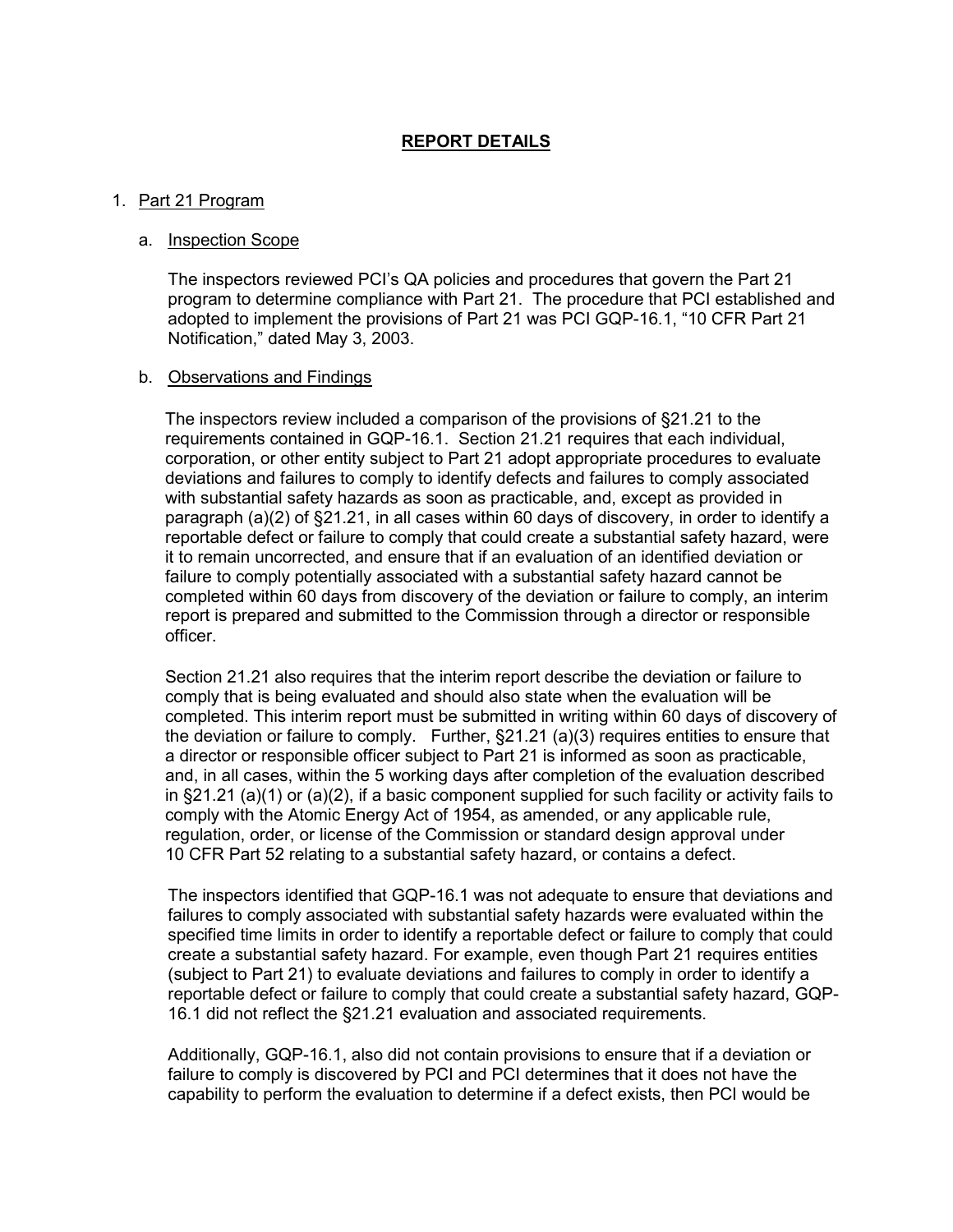required to inform its end users or affected licensees within five working days of this determination so that the purchasers or affected licensees may evaluate the deviation or failure to comply. The inspectors identified that GQP-16.1 generally addressed Section 206 notification activities instead of addressing the required  $\S21.21(a)(1)$ , (a)(2) and (a)(3) portions of Part 21.

The stated purpose of GQP-16.1 indicated that the procedure "defines the provisions for invoking authority for reporting noncompliance with 10 CFR 21 or 10 CFR 50.55(e) for quality/safety-related items and basic components and provides for the initiation of notification." However, the inspectors concluded that the GQP-16.1 procedure was more oriented towards activities associated with *"notification,"* as defined in §21.3, "Definitions" of Part 21, which means the telephonic or written communication to the NRC regarding a defect or failure to comply that, based on an evaluation, could have caused a substantial safety hazard. This is only one piece of Part 21 and does not encompass all of the Part 21 requirements.

The PCI staff QA representatives and NRC inspectors discussed the Part 21 requirements and the inspectors' concerns regarding updating GQP-16.1 to align it with the provisions of Part 21. PCI understood the need to resolve the GQP-16.1 concerns and stated they would do so within approximately 30 days of receiving this inspection report.

c. Conclusions

The inspectors identified that GQP-16.1 did not adequately describe the salient portions of §21.21 to ensure that deviations and failures to comply associated with substantial safety hazards were evaluated, to determine if they could create a substantial safety hazard, and complied with the specified time limits. As a result, the inspectors concluded that PCI did not adopt a Part 21 procedure that adequately addressed the overall provisions of Part 21, specifically §21.21. NOV 99901374/2008-201-01 was identified in this area.

#### 2. Appendix B Safety-Related Welding Service Activities

#### a. Inspection Scope

The inspectors reviewed selected portions of PCI's QA program controls, including welding procedure specifications (WPSs), procedure qualification records (PQRs), test laboratory reports, heat treatment records, welding travelers, test laboratory audit reports, welder qualifications, and other associated documents to determine the adequacy of PCI's safety-related welding services provided to nuclear power plants. The inspectors focused their review on the temperbead weld overlay technique being used at pressurized water reactors (PWRs) to mitigate crack propagation in pressurizer nozzle dissimilar metal welds.

#### b. Observations and Findings

The inspectors selected a sample of job packages from a list of all temperbead weld overlays performed at power plants by PCI. This sample included Beaver Valley Unit 1,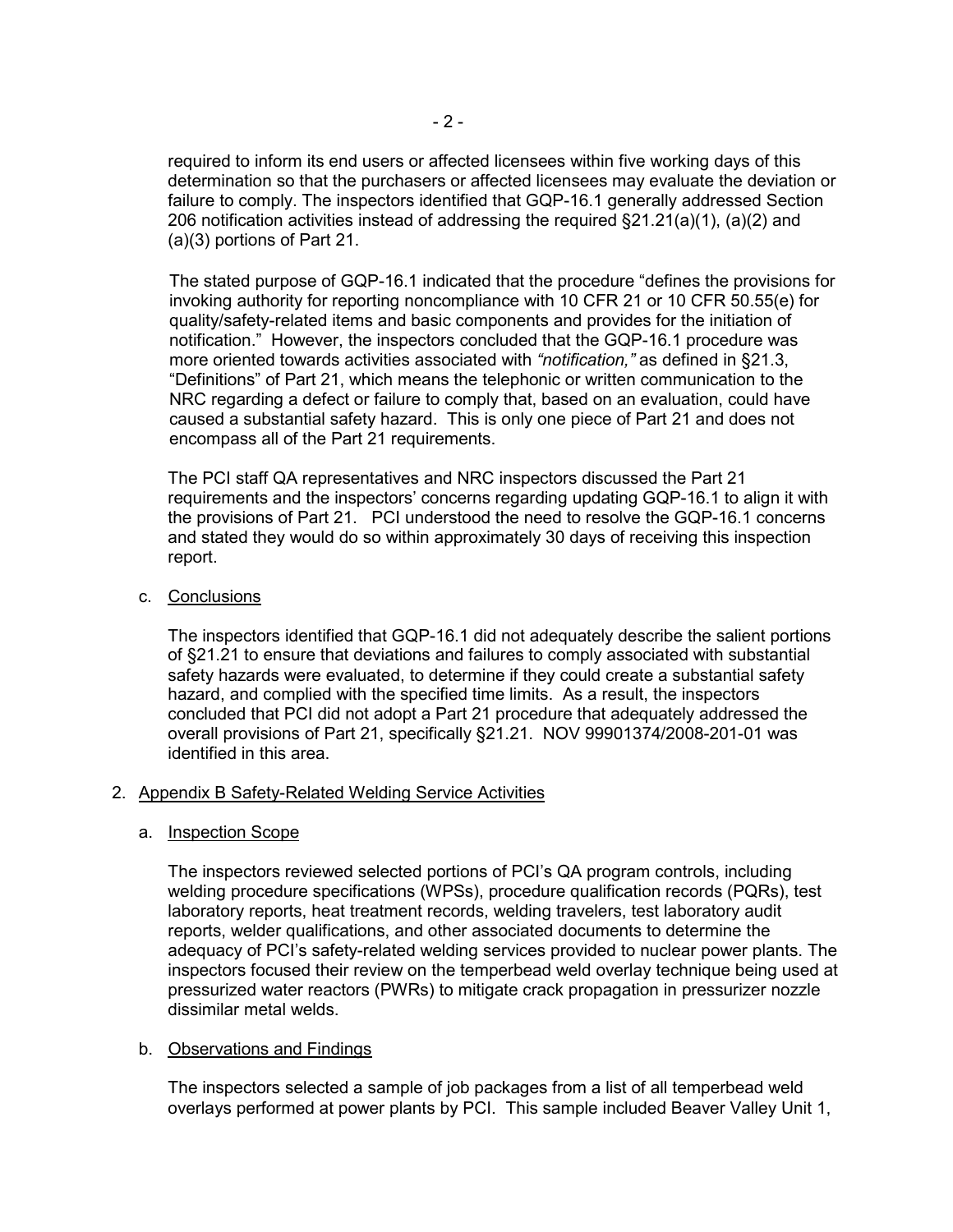Vogtle Unit 1, and Wolf Creek. From this sample, and a discussion with PCI personnel, the inspectors found that one of two WPSs was used for each job, depending on the pressurizer nozzle base material. These were WPS 3-8/52-TB MC-GTAW (for welding to P-3 nozzle base material) and WPS 1-8/52-TB MC-GTAW (for welding to P-1 nozzle base material). Both of these procedures and their associated documents, including qualification documentation, were reviewed. The WPSs were written to the requirements of Section IX of the American Society of Mechanical Engineers (ASME) Boiler & Pressure Vessel (B&PV) Code, and ASME Code Case N-638 "Similar and Dissimilar Metal Welding Using Ambient Temperature Machine GTAW Temper Bead Technique Section XI, Division 1." The inspectors noted that the most relevant PQR that supports the P-3 welding procedure is PQR 770, and the most relevant PQR that supports the P-1 welding procedure is PQR 781.

In the case of both procedures, the inspectors noted that the weld joint used for the production welding is a simple overlay design. However, the joint used for the qualification of the procedures is more complex due to the ASME Code requirements to provide tensile, bend, and Charpy V-notch (CVN) testing specimens. PCI made this joint by welding a stainless steel block into a base material plate, thereby creating a dissimilar metal joint which could be utilized to qualify the weld procedure and also harvest specimens for the ASME Code-required qualification tests.

Once PCI welds the test plates, they are sent to a sub-contracted testing laboratory for performance of the required tensile, bend, and CVN testing. In order to perform these tests, the lab is required to cut out and prepare test specimens. The inspectors inquired how PCI instructs the lab to prepare these samples. PCI personnel stated that the test lab is told to follow the requirements of ASME Section IX, Code Case N-638, and applicable American Society for Testing and Materials (ASTM) Standards. However, there were no records to show that PCI provided the test lab with a Welding Procedure Qualification Testing Checklist (WPQTC), as required by PCI procedures.

Specifically, Section 5.5.2, "Specimen," of PCI's Welding Control Procedure (WCP)-1, "Weld Procedure Preparation and Qualification," requires, in part, that testing of the required specimens shall be in accordance with the WPQTC prepared by the welding engineer. The WPQTC shall contain the information necessary for the testing laboratory to conduct the required tests.

Criterion V of Appendix B requires, in part, that activities affecting quality shall be prescribed by documented instructions, procedures, or drawings, of a type appropriate to the circumstances and shall be accomplished in accordance with these instructions, procedures, or drawings.

The inspectors identified that PCI did not provide a WPQTC to their test lab as required by their procedure. Therefore, PCI did not meet the requirements of Criterion V of Appendix B. Meeting these requirements is necessary to ensure that the test lab sample preparation and testing is conducted properly. It was also noted by PCI staff during discussions with the NRC inspectors that WCP-1 did not have any WPQTC form as an exhibit to the procedure. Additionally, PCI could not produce the specimens, post test, to demonstrate they were appropriately prepared in accordance with ASME Code requirements. This issue has been identified as NON 99901374/2008-201-02.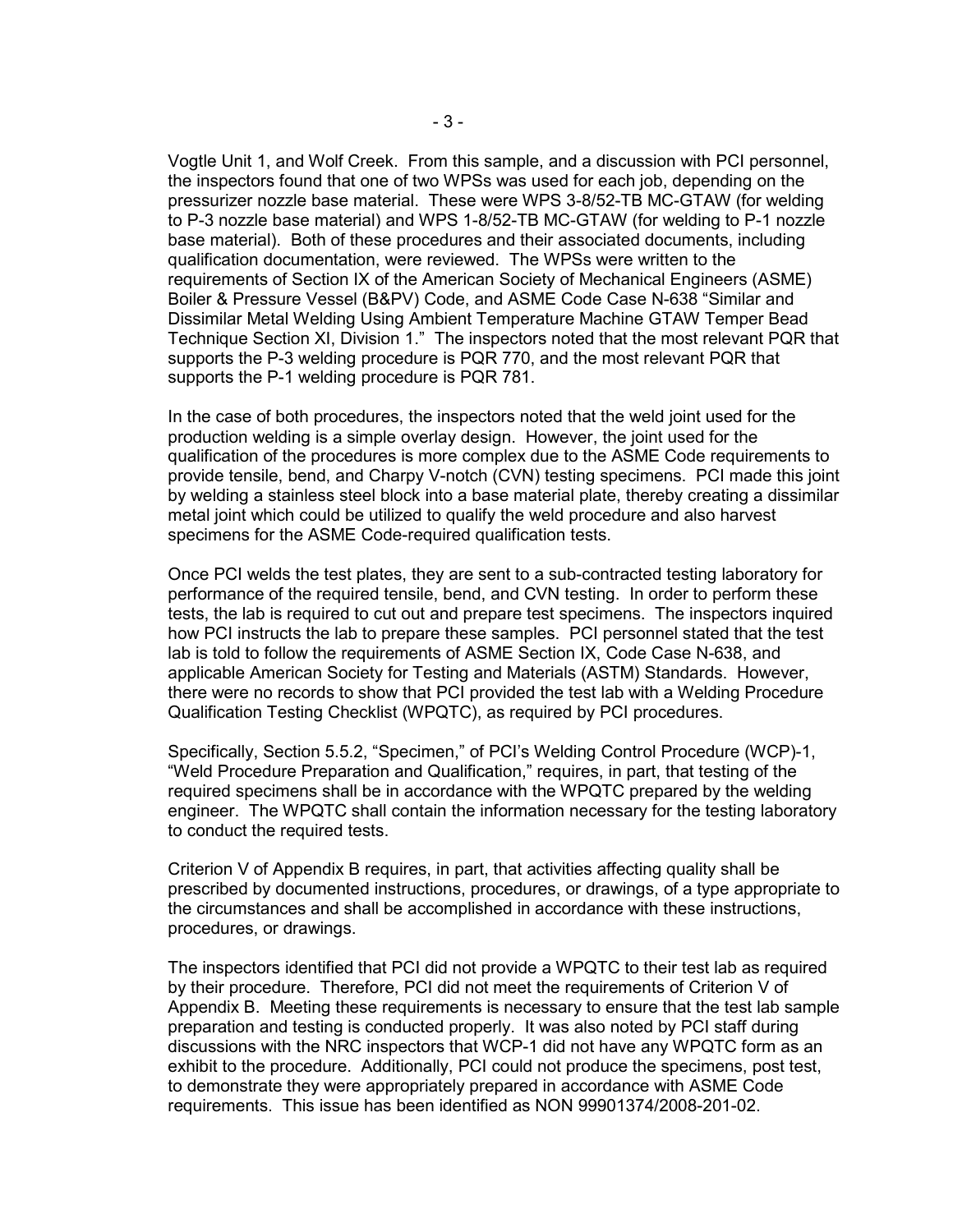During the inspection, the inspectors requested to review the heat treatment records that show the test plates used for the PQRs received an adequate heat treatment as required by the ASME Code and Code Case N-638.

Criterion XVII of Appendix B requires, in part, that sufficient records shall be maintained to furnish evidence of activities affecting quality… the records shall include closelyrelated data such as qualifications of personnel, procedures, and equipment… and records shall be identifiable and retrievable.

Furthermore, Section 5.4, "Test Coupon," of WCP-1 states, in part, that any inspection reports, heat-treat records, and applicable welding data shall be forwarded to the welding engineer (e.g. parameter development, bead placement diagrams, etc.) for inclusion into the applicable PQR testing package.

The inspectors identified that the heat treatment records requested by the inspectors were not included in the PQR testing packages. Further, as of May 8, 2008, PCI was unable to locate the heat treatment records supporting PQR 770; however, the records for PQR 781 were retrieved through PCI's sub-contracted test lab. This issue has been identified as NON 99901374/2008-201-03.

The inspectors noted that PCI documented both of these nonconformance issues into its GQP-16.0 "Corrective Action Process (CAP) & Stop Work Policy" program, which should evaluate whether the issues could represent a condition adverse to nuclear safety.

c. Conclusions

The inspectors identified two nonconformances with Appendix B requirements. NON 99901374/2008-201-02 was issued because PCI did not provide a WPQTC to their testing laboratory to ensure that test specimens were properly prepared and tested. NON 99901374/2008-201-03 was issued because PCI did not include heat treatment records in the PQR packages and could not subsequently find the records for one of the PQRs.

#### 3. Entrance and Exit Meeting

 On May 5, 2008, the inspectors discussed the scope of the NRC inspection at PCI with Mike Okolita (President of PCI), Jimmy Morgan (President of WEC Welding & Machining), and members of their staffs. During the exit meeting conducted on May 8, 2008, the inspectors discussed their findings with the same PCI and WEC individuals who attended the entrance meeting.